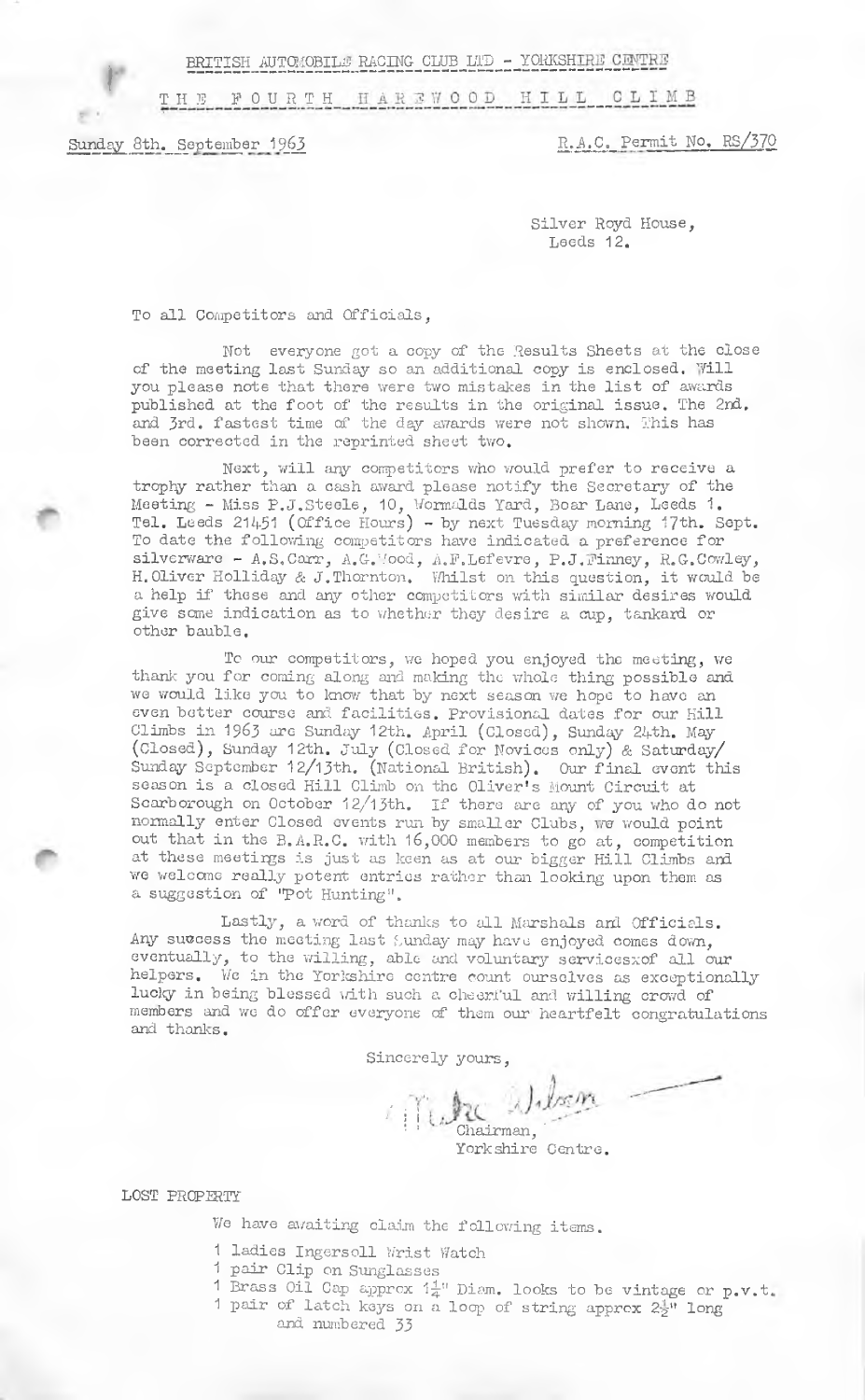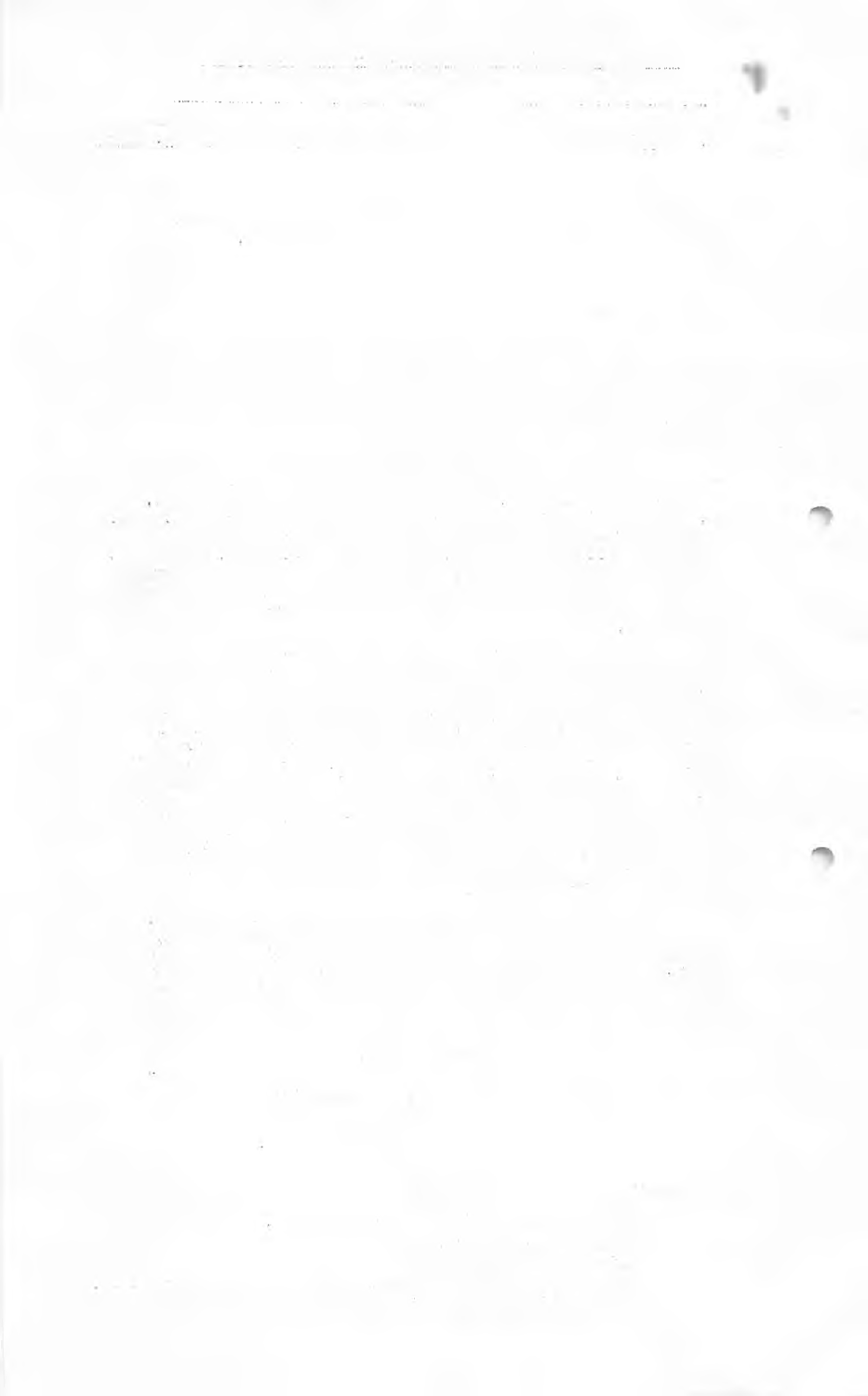BRITISH AUTOMOBILE RACING CLUB LTD - YORKSHIRE CENTRE

## HAREWOOD HILL CLIMB

8th. September 1963

## RAC Prmit RS/370

## FINAL INSTRUCTIONS TO COMPETITORS

Enclosed are your car admission labels and badges for the driver and attendants together with a list of entries showing your competition number, a plan of the course, etc. labels and badges are issued on the following scale:-

| Touring, "Marque" Sports . Sports Cars 1 Paddock Car Label<br>and Sports/Racing Cars | 2 Paddock Lapel Badges                             |
|--------------------------------------------------------------------------------------|----------------------------------------------------|
| Racing Cars 1 Paddock Car Label                                                      | 1 Offical Car Park Label<br>3 Paddock Lapel Badges |

If extra lapel badges are tequired for personnel they may be obtained on application to the Secretary of the Meeting on arrival at the course.

ADMISSION OF CARS. Your competition car must bear the official Paddock label otherwise it may not beadmitted. Parking space is at a premium in the Paddock so only competition cars can be admitted to this area for classes  $1 - 18$  inclusive. Racing Car entries are allowed one tender vehicle. On arrival enter the course by the main entrance on the plan shown from where you will be directed into Car Park "B". Proceed to the Official Car Park and from here you will be checked through into the Paddock. All tender vehicles for Sports/Racing Cars, etc. must remain in the Official Car Park.

SCRUTINEERING on Saturday 7th. September opens at 11.30a.m. and Signing-On at 11.15a.m. Practice Runs will commence from 1.00p.m.<br>The procedure on arrival is to park your car as instructed by the<br>Paddock Marshals and make your way to the control bus (No.7 on plan)<br>to sign on. As yo and you will be issued with a scrutineering sheet. Please check this through and see that your vehivle agrees with the detils on this sheet. Next present your vehicle to the Scrutineers (No. 5 on the plan) for examination. When the vehicle has been passed, you will be issued with a Scrutineering Label which bears two teareff "Practice Tickets". Now return your vehicle to its place in the paddock.

Report on foot to the Chief Paddock Marshal (No.4 on plan) that you are ready for practice and await your number being called over the P.A. system. Cars will be called forward in batches of approx 20 at a time for practice, when you are called make your way to the Paddock Assembly Area near the Chicf Paddock Marshals van and hand over your first practice ticket. After you have complied your first practice run, or whan you are ready for your second run, report to the Chief Paddock Marshal again and follow the same procedure. You should walk the course before your first practice run. It may be possible to grant extra practice runs later on Saturday afternoon, but in any sase this will not be before 4.00p.m. Applications for extra runs to be made to the Secretary of the Meeting who will issue a further ticket in approved cases. Times on any extra runs will be recorded and displayed but will not be included in practice time sheets.

Sunday Practice The short practice session on Sunday will be reserved exclusively to those competitors who have already been granted permission in writing by the Secretary of the Meeting. This period will commence at 10.45a.m. with scrutineering from 10.00a.m. Note - Any compotitor who does not practice on Saturday and turns up on Sunday morning in the hopes of being allowed to practice on Sunday will unfortunately not be permitted to do so.

Procedure during the event - Cars will be called inoto the assembly area in batches of approx 20 cars at a time and will be sent down the course to the start as soon as the last car of the previous batch has passed up the course. No tender vehicles will be allowed down